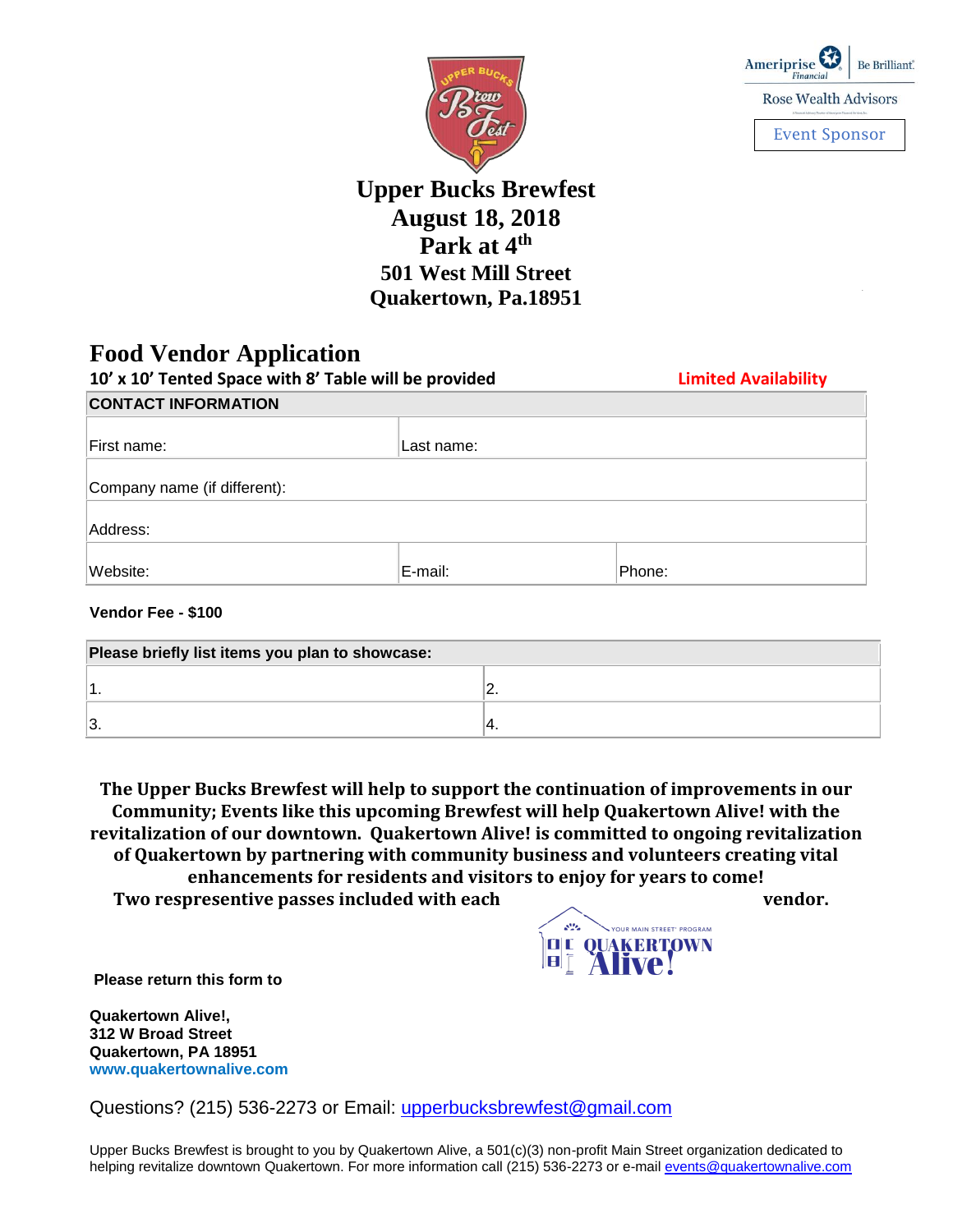

# Food Vendor Application August 18, 2018 12:00 – 1:00 PM – VIP Hour 1:00 – 5:00 PM – General Admission

# Park at 4<sup>th</sup> 50l West Mill Street Quakertown, Pa. 18951

- Food Vendor Fee: \$100.00
- Please email or regular mail application to Quakertown Alive! by July 15th 2018
	- o Email to: upperbucksbrewfest@gmail.com
	- o Mail to: Quakertown Alive!, 312 West Broad Street, Quakertown, Pa.18951
- Application will be reviewed by Upper Bucks Brewfest Committee, after approval Quakertown Alive! will invoice for food vendor fee
- There will be NO REFUNDS for rain.
- All booth locations are a  $10'x10'$  space. A table, tent and two chairs are provided.

The undersigned agrees to comply with the Brewfest Rules & Regulations. Please initial Rules section below. Noncompliance will result in removal of the activity from the streets with no refund. The undersigned further certifies that he/she is the responsible party referred to in the Rules and that he/she is authorized to 1) execute on behalf of the group, and 2) accept legal process on behalf of the group. The undersigned also agrees to indemnify and hold harmless the Upper Bucks Brewfest, Quakertown Alive!, the Borough, the Downtown/Main Street Organization. The undersigned acknowledges that neither the Upper Bucks Brewfest, the Borough, nor the Downtown/Main Street Organization is responsible for damage, loss, or theft of goods related to his/her business.

#### RULES & REGULATIONS

- 1. Booths must be set up by 10:00 a.m... The festival will turn vendors away if entering festival setup area after 10:00 a.m.
- 2. Vendors are allowed (2) people at booth. Additional people **MUST** be approved **IN ADVANCE** by the Brewfest Committee
- 3. No refunds. Due to the fact that the festival must pay expenses and administrative costs in advance, we cannot give refunds due to rain or any other reason.
- 4. Be responsible for your own area for setup and cleanup. Trash cans are provided. Please use them.
- 5. All food vendors must comply with both health department and fire code regulations.

Signed: Date:

I have read, understand and agree to comply with the rules as stated above.

Please submit Application by July 15<sup>th</sup> 2018 via email or Mail to: